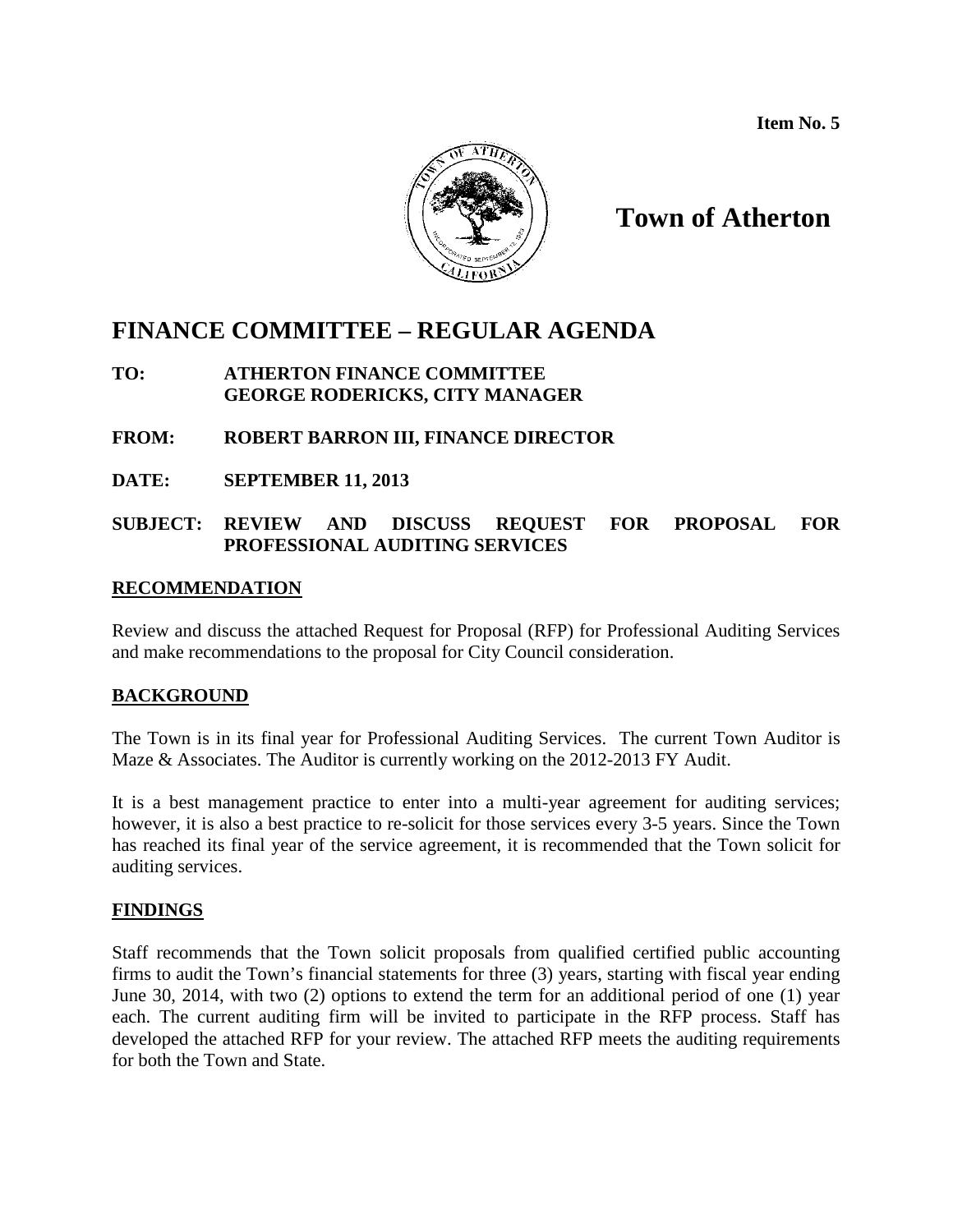Review, Discuss, Request for Proposal for Professional Auditing Services September 11, 2013 Page 2 of 2

At this time the Finance Committee should review the attached RFP and provide a recommendation to the City Council with respect to its issuance. The timelines established in the RFP are estimated dates. These dates may be modified prior to final issuance.

Once the RFP is approved it will be posted on the Town's website and forwarded to interested firms. If members of the Finance Committee know of specific firms that should receive a copy of the RFP, please provide their contact information to staff. At this time, staff is aware of one such request - Vavrinek, Trine, Day &Co., LLP.

# **RECOMMENDATION**

*Review and discuss the attached Request for Proposal (RFP) for Professional Auditing Services and make recommendations to the proposal for City Council consideration.* 

# **FISCAL IMPACT**

During the FY 13-14 budget, staff estimated a budget for auditing services. Once responses to the RFP are received, staff will reconcile the cost against budgeted amount.

Prepared by: Approved by:

\_\_\_\_\_\_\_\_\_\_\_\_\_\_\_\_\_\_\_\_\_\_\_\_\_\_\_\_\_\_\_\_\_ \_\_\_\_\_\_\_\_\_\_\_\_\_\_\_\_\_\_\_\_\_\_\_\_\_\_\_\_\_\_\_\_\_ Robert Barron III, Finance Director George Rodericks, City Manager

# **ATTACHMENT(S)**

Request for Proposal for Professional Auditing Services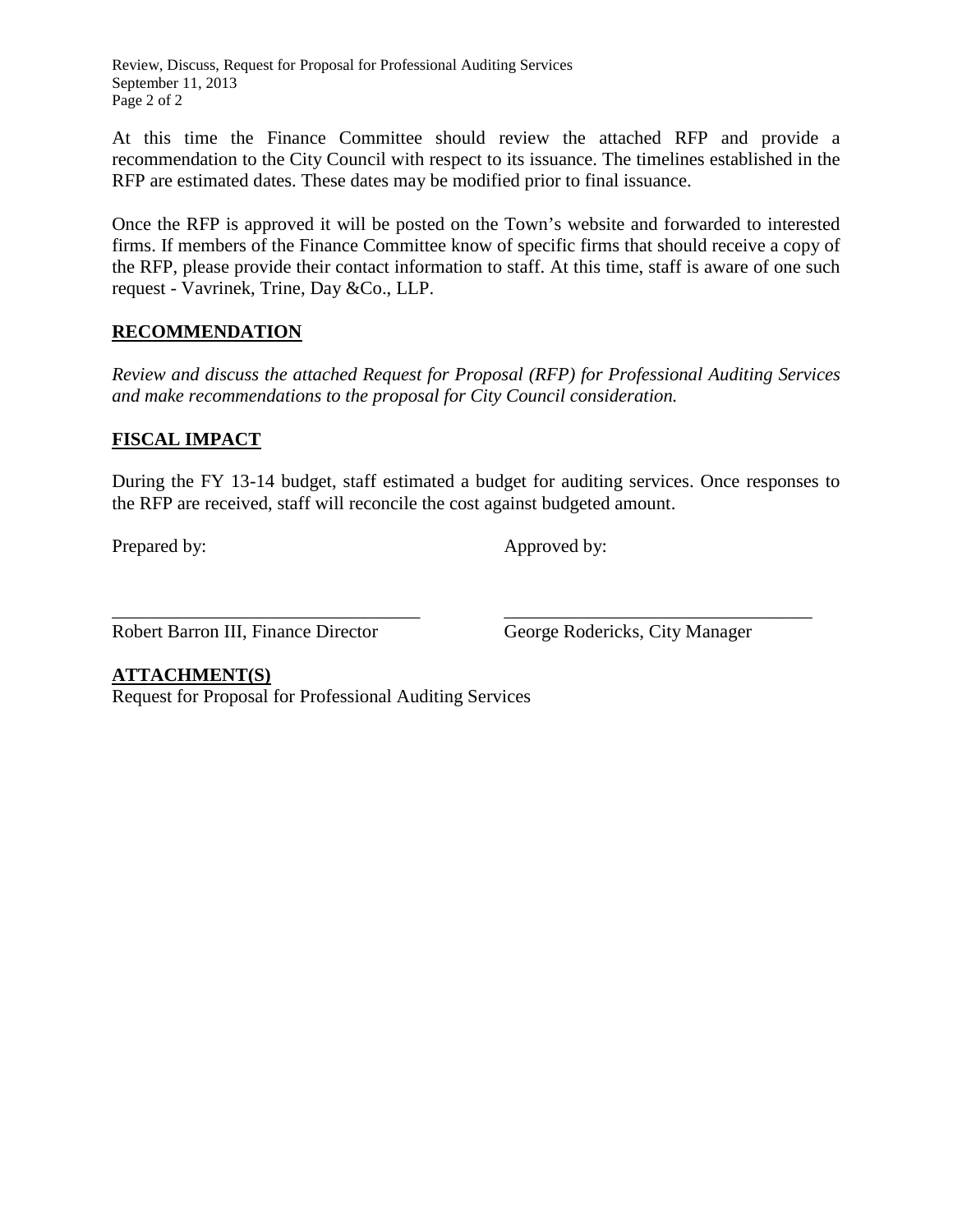

# Request for Proposal Professional Auditing Services

Date Issued: December 1, 2013

Date Due: January 13, 2014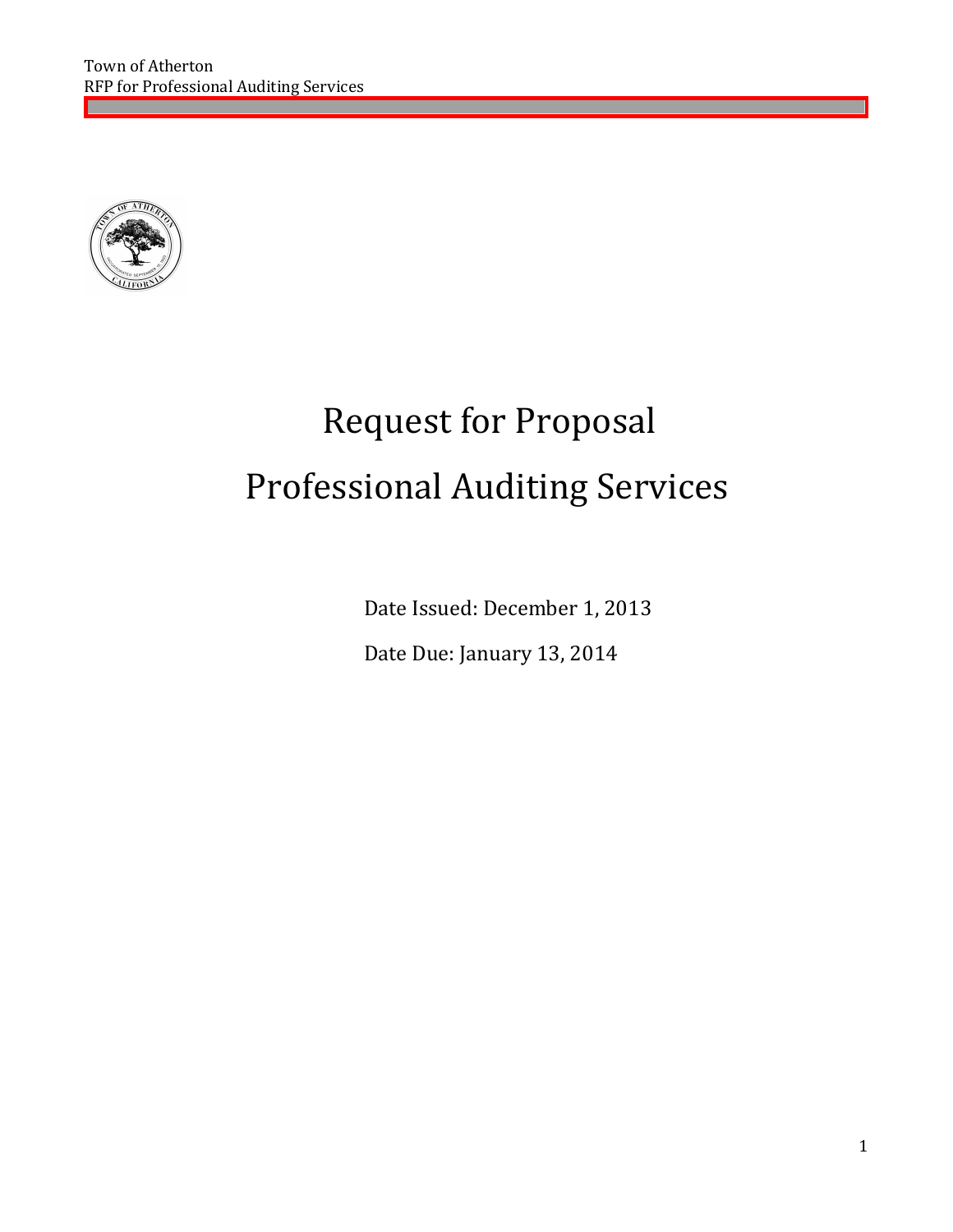# TOWN OF ATHERTON, CALIFORNIA

<u> 1989 - Johann Stoff, deutscher Stoffen und der Stoffen und der Stoffen und der Stoffen und der Stoffen und der</u>

# REQUEST FOR PROPOSAL AUDITING SERVICES

# Table of Contents

# **Table of Contents**

| I. | Introduction                                   |  |
|----|------------------------------------------------|--|
|    |                                                |  |
|    | <b>Nature of Services Required</b><br>II.      |  |
|    |                                                |  |
| B. |                                                |  |
|    |                                                |  |
|    | <b>Description of Government</b><br>III.       |  |
|    |                                                |  |
|    |                                                |  |
|    | <b>Time Requirements</b><br>IV.                |  |
|    |                                                |  |
|    |                                                |  |
|    | V.<br>Assistance to be provided to the Auditor |  |
|    |                                                |  |
|    |                                                |  |
|    | <b>Proposal Requirements</b><br>VI.            |  |
|    |                                                |  |
| B. |                                                |  |
|    |                                                |  |
|    |                                                |  |
|    | <b>Evaluation Procedures</b><br>VII.           |  |
|    |                                                |  |
| В. |                                                |  |
| C. |                                                |  |
| D. |                                                |  |
|    | Attachment A                                   |  |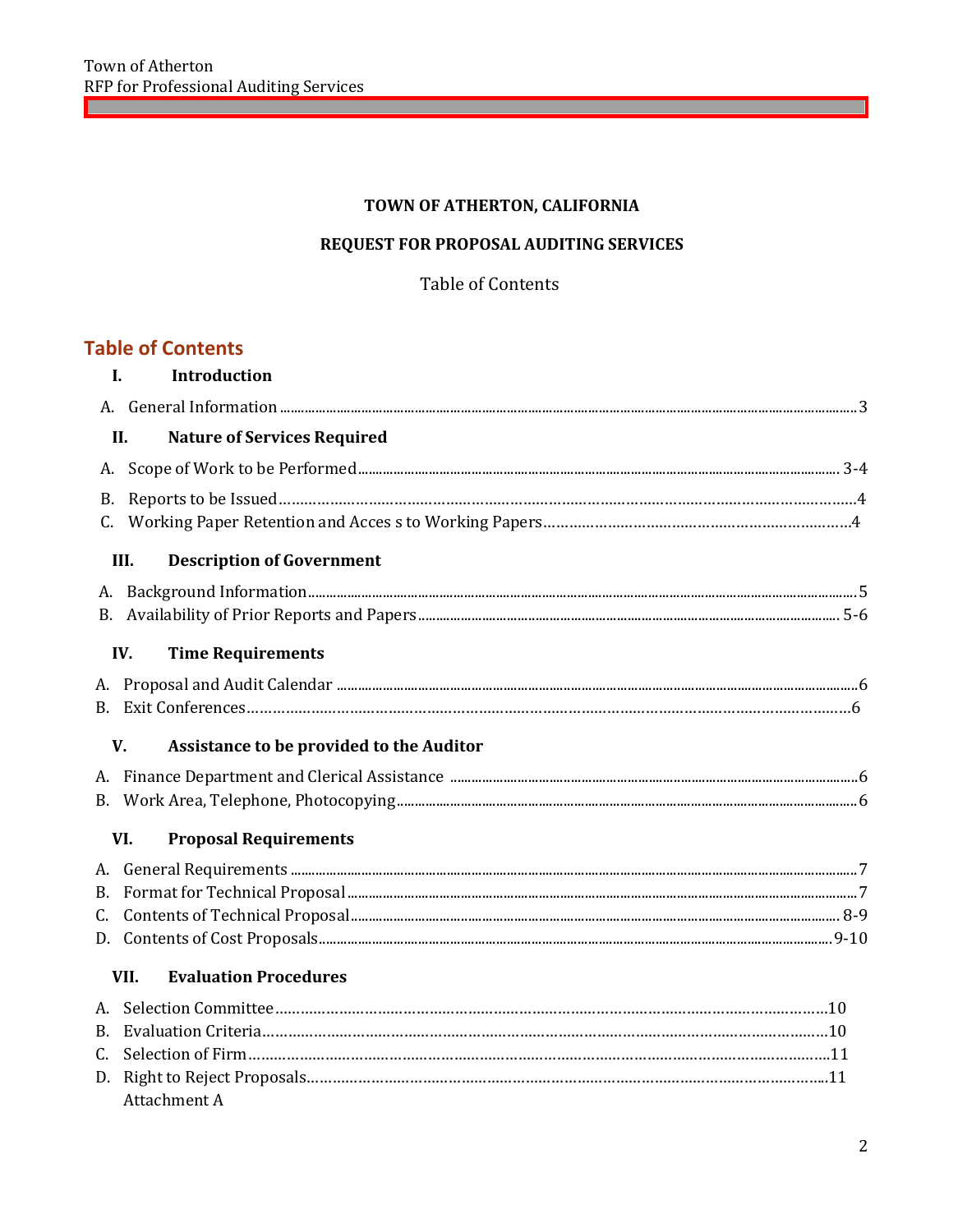# *I. General Information*

The Town of Atherton is requesting proposals from qualified certified public accounting firms to audit its financial statements for three (3) years, starting with the fiscal year ending June 30, 2014, with two (2) options to extend the term for an additional period of one (1) year each. These audits are to be performed in accordance with generally accepted auditing standards and the standards set for financial audits contained in *Governmental Auditing Standards* issued by the Comptroller General of the United States*,* the provisions of the Federal Single Audit Act as amended in 1996, and U.S. Office of Management and Budget (OMB) Circular A-133 *Audits of States, Local Governments, and Non-Profit Organizations, as well as any other applicable federal, state, local or programmatic audit requirements.*

There is no expressed or implied obligation for the Town to reimburse responding firms for any expenses incurred in preparing proposals in response to this request. Materials submitted by respondents are subject to public inspection under the California Public Records Act (Government Code Sec. 6250 et seq.), unless exempt. Any language purporting to render the entire proposal confidential or proprietary will be ineffective and will be disregarded.

A Selection Committee consisting of City staff will evaluate proposal submitted.

During the evaluation process, the Selection Committee and the Town reserve the right - where it may service the Town of Atherton best interests - to request additional information or clarifications from the proposers. At the discretion of the Selection Committee and the Town, firms submitting proposals may be requested to make oral presentations as part of the evaluation process.

The Town reserves the right to retain all proposals submitted and to use any ideas in a proposal regardless of whether the proposal was selected. Submission of a proposal indicates acceptance by the firm of the conditions contained in this request for proposals, unless clearly and specifically noted in the proposal submitted and confirmed in the contract between the Town of Atherton and the firm selected.

The proposal package shall present all inclusive audit fees for each year of the contract term.

# *II. Nature of Services Required*

# A. Scope of the Work to be performed

The Town of Atherton's goal is to provide the public and constituents with a financial statement that gives complete, accurate and understandable information about the Town's financial condition. The selected independent auditor will be required to perform the following tasks:

1. Audit of the Basic Financial Statements of the Town of Atherton in conformity with generally accepted accounting principles and issue an opinion thereon.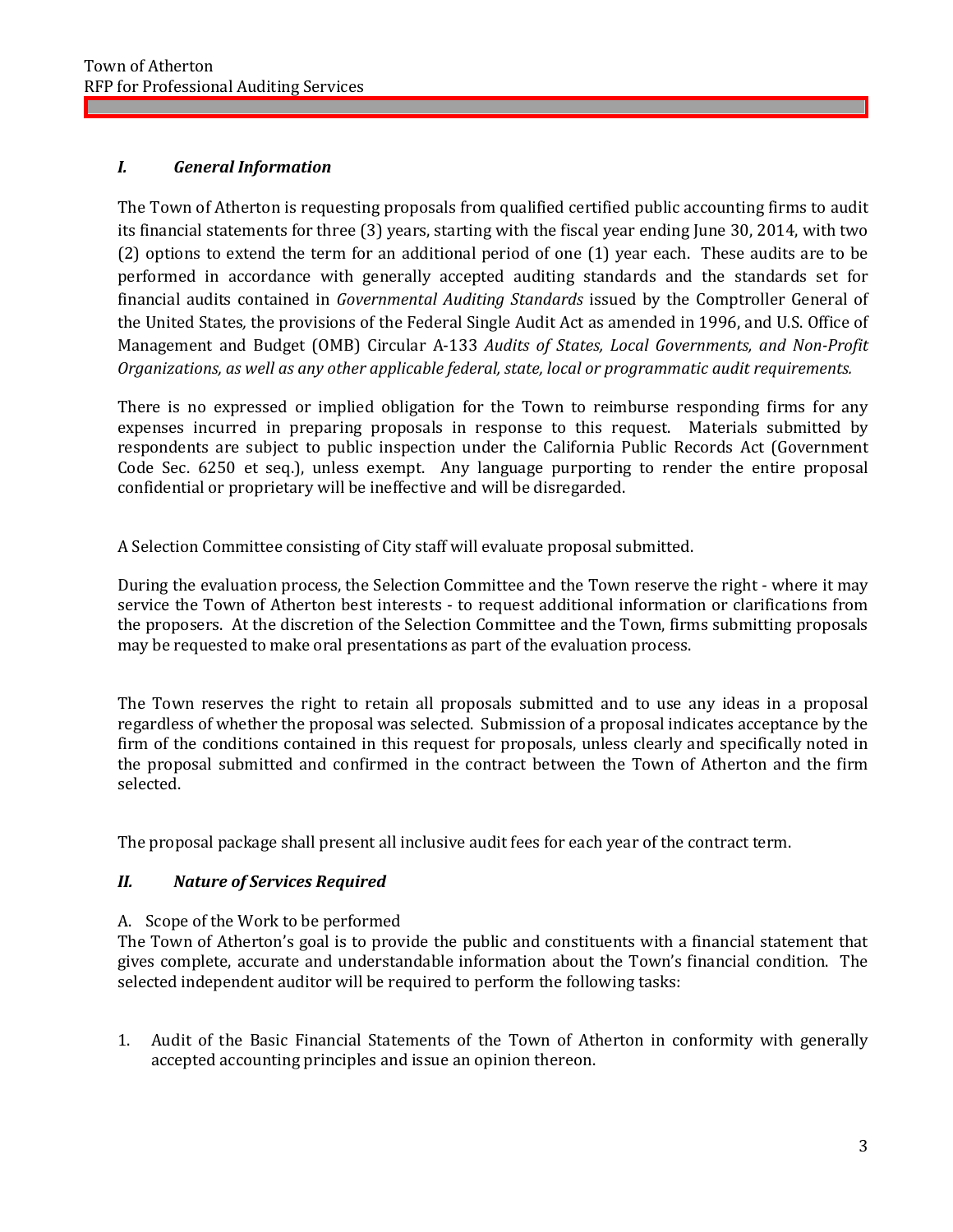- 2. Issuance of an Independent Auditor's Measure A Compliance Report to the San Mateo County Transportation Authority.
- 3. Provide assistance including all applicable schedules in the implementation of all applicable GASB pronouncements including GASB #34 as it relates to the preparation of the Town's financial statements.
- 4. Test compliance with Proposition 111, Article XIII.B Review of Appropriation Limit Calculations.
- Test compliance with the Single Audit Act as amended in 1996, and the provisions of OMB Circular A-133 and other applicable laws and regulations, if applicable.
- 6. Prepare the Town's Annual State Controller's Cities Financial Transactions Report.
- 7. Prepare the Town's Annual State Controller's Special District Financial Transactions Report.
- 8. Report preparation, editing, printing, and binding shall be the responsibility of the auditor. The auditor shall provide completed drafts for the Town to review prior to issuance.

# **A.Reports to be issued**

Following completion of the audit and preparation of the fiscal year's financial statements, the auditor shall issue following reports:

- 1. An audit opinion on the fair presentation of the Town's Basic Financial Statements in conformity with generally accepted accounting principles and applicable laws and regulations. This opinion should comply with all provisions of GASB 34 including Required Supplemental Information (RSI) as required by GASB 34.
- 2. An audit opinion on management's assertion that the Town complied with the Agreement for Distribution of San Mateo County Measure A Funds for Local Transportation Purposes.
- 3. A management recommendation letter addressed to the City Council of the Town of Atherton communicating any reportable conditions found during the audit. Observations of opportunities for improvements in economies in operations, internal controls, and effective use of the Town's resources may be included in this letter. The management letter shall also include the status of prior year's reportable conditions. During the first year, the auditors shall follow-up on reportable conditions made in connection with the June 30, 2014 audit.
- 4. A report of Agreed Upon Procedures on the Town's compliance with Proposition 111, Article XIII.B of the California State Constitution and Government Code 7900 (et seq.) in its calculation of the "GANN Limit"

# **B. Working Paper Retention and Access to Working Papers**

All work papers and reports must be retained, at the auditor's expense, for the minimum of three (3) years, unless the firm is notified in writing by the Town of Atherton of the need to extend the retention period. The auditor may be required to make working papers available, upon request, to parties specifically designated by the Town as reasonable.

In addition, the firm shall respond to the reasonable inquiries of successor auditors and allow successor auditors to review work papers.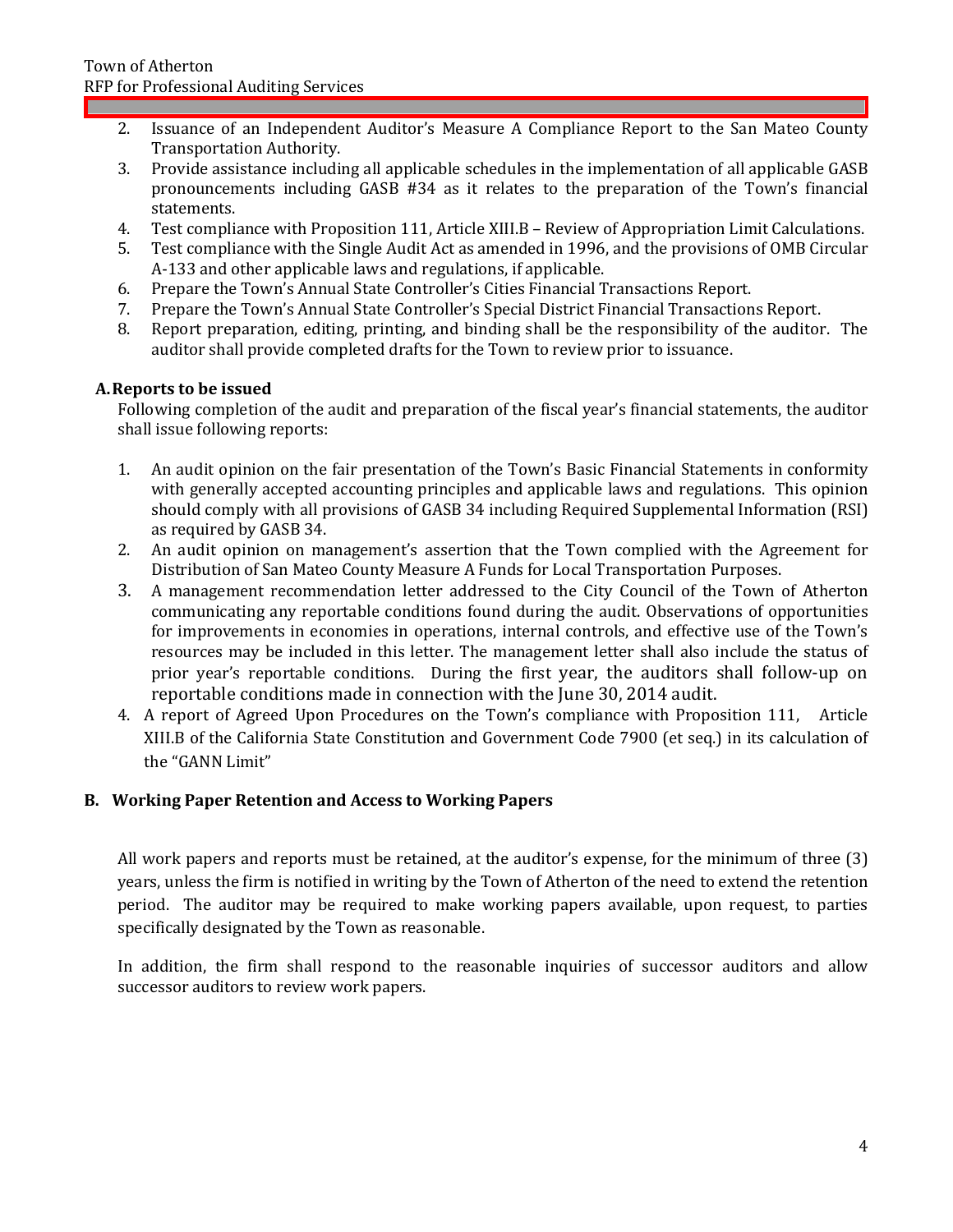# *III. Description of the Government*

# **A. Background Information**

The Town of Atherton is a general law city incorporated under the California law in 1923. The Town serves a population of approximately 7,100 and is located in San Mateo County. The governing body is a fivemember City Council composed of the Mayor and four Council members all of whom are elected at-large and serve four-year terms.

The Town provides police, planning, building, public works, and park services. Fire services are provided by the Menlo Fire Protection District. Library is run by the County through the Library Joint Powers Agreement.

The Town operates the Atherton Channel District as a blended component unit. The District is established to assist in the maintenance of areas within the Town determined to be in the flood plain of the local stream.

The Town of Atherton uses the following fund types and account groups in its financial reporting:

*Governmental Fund Types*

*General Fund (1 fund)* Special Revenue Funds (9 funds)

Capital Projects Funds (4 funds)

Proprietary Fund Types

Internal Service Funds (4 funds)

Fiduciary Fund Types

Agency Funds (2 funds)

The Town may make additions to and/or deletions from this list and to the component units included in the reporting entity as deemed necessary.

# **B. Availability of Prior Reports and Work Papers**

The Town's most recent audit was conducted by Maze & Associates. The work papers of the previous audits are the property of the previous auditor and can be reviewed by the successful proposer.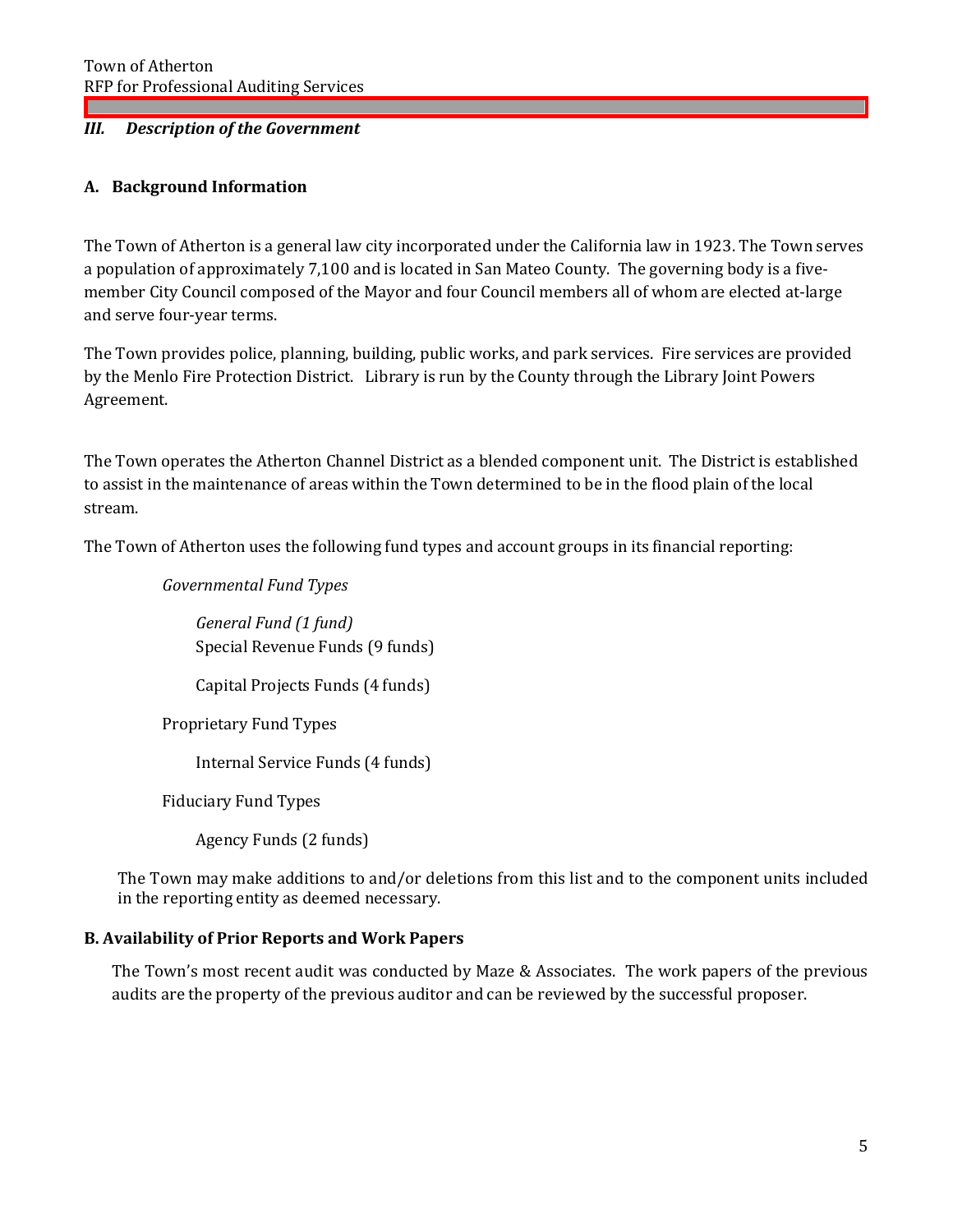# *IV. Time Requirements*

#### **A. Proposal and Audit Calendar**

| Date                                 | Activity                                                                                    |  |
|--------------------------------------|---------------------------------------------------------------------------------------------|--|
| December 1, 2013<br>January 13, 2014 | Request for Proposal issued<br>Due date for technical and cost proposals (due by 5:00 p.m.) |  |
| February 17, 2014                    | Selected firm notified                                                                      |  |
| March 10, 2014                       | Contract awarded                                                                            |  |
| September 22, 2014                   | Date audit may commence (tentative)                                                         |  |
| November 24, 2014                    | Receipt of all required opinions and reports                                                |  |

# **B. Exit Conferences**

An exit conference with the Finance Committee/Audit Committee, City Manager, and the Finance Director to summarize the results of fieldwork and to review significant findings is expected on the last day of fieldwork.

# V. *Assistance to be provided to the Auditor*

# **A. Finance Department and Clerical Assistance**

The Finance Department staff and responsible management personnel will be available during the audit to assist the firm by providing information, documentation, and explanations. Town staff will prepare reasonably required schedules for the auditor. Finance Director or his/her designee will be responsible for acting as the liaison between the audit firm and the accounting personnel. Consideration must be given to the on-going tasks of the finance department. The auditor shall provide the Town with a detailed audit plan and a list of all schedules to be prepared for both interim and year-end audit work.

# **B. Work Area, Telephone, Photocopying**

The Town of Atherton will provide the auditor with a reasonable workspace, access to telephone lines, photocopying facilities.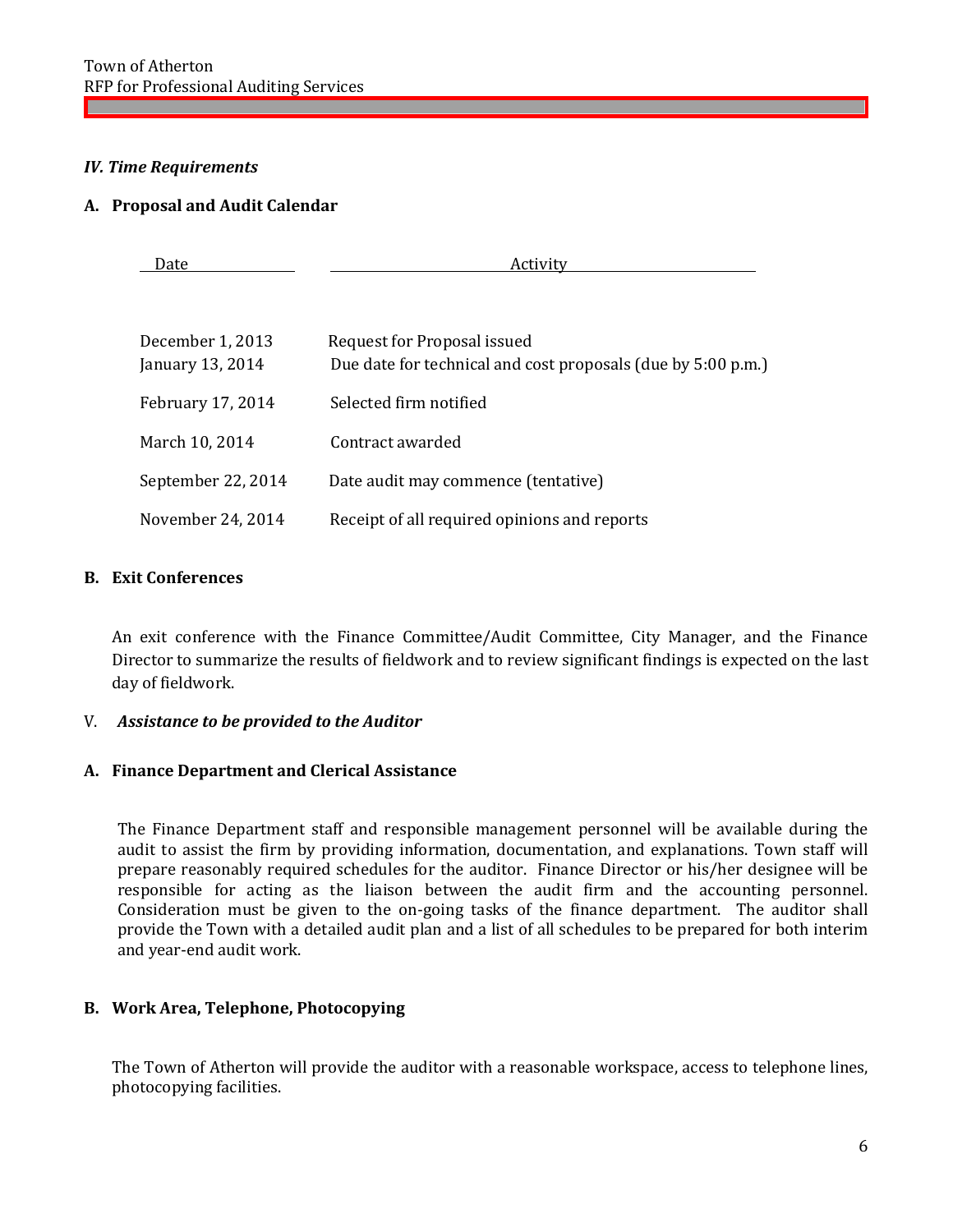#### *VI. Proposal Requirements*

#### **A. General Requirements**

Any questions regarding this proposal or additional information required by the respondents should be directed to:

Robert Barron III, Finance Director

Town of Atherton

91 Ashfield Road

Atherton, CA 94027

[rbarron@ci.atherton.ca.us](mailto:lho@ci.atherton.ca.us)

(650) 752-0552

- a. Submission of Technical Proposal. An original and seven (7) copies of the Technical Proposal shall be received **by 5:00 p.m. on January 13, 2014,** for a proposal to be considered.
- b. Submission of Cost Proposal. An original and seven (7) copies of the Cost Proposal shall be received **by 5:00 p.m. on January 13, 2014, under separate cover in a sealed envelope**  to be considered. The requirements of the cost proposal are described below.

Both the Technical Proposal and the Cost Proposal should be sent to the attention of Finance Director at the address noted above.

#### **B. Format for Technical Proposal**

The format of the Technical Proposal shall be as follows:

*1. Transmittal Letter*

General introduction and briefly stating the proposer understands of the audit services to be performed; a positive commitment to perform the service within the time period specified; the name(s) of the person(s) authorized to represent the proposer, title, address, and telephone number.

*2. Detailed Proposal*

The detailed proposal should follow the format set out in Section C below.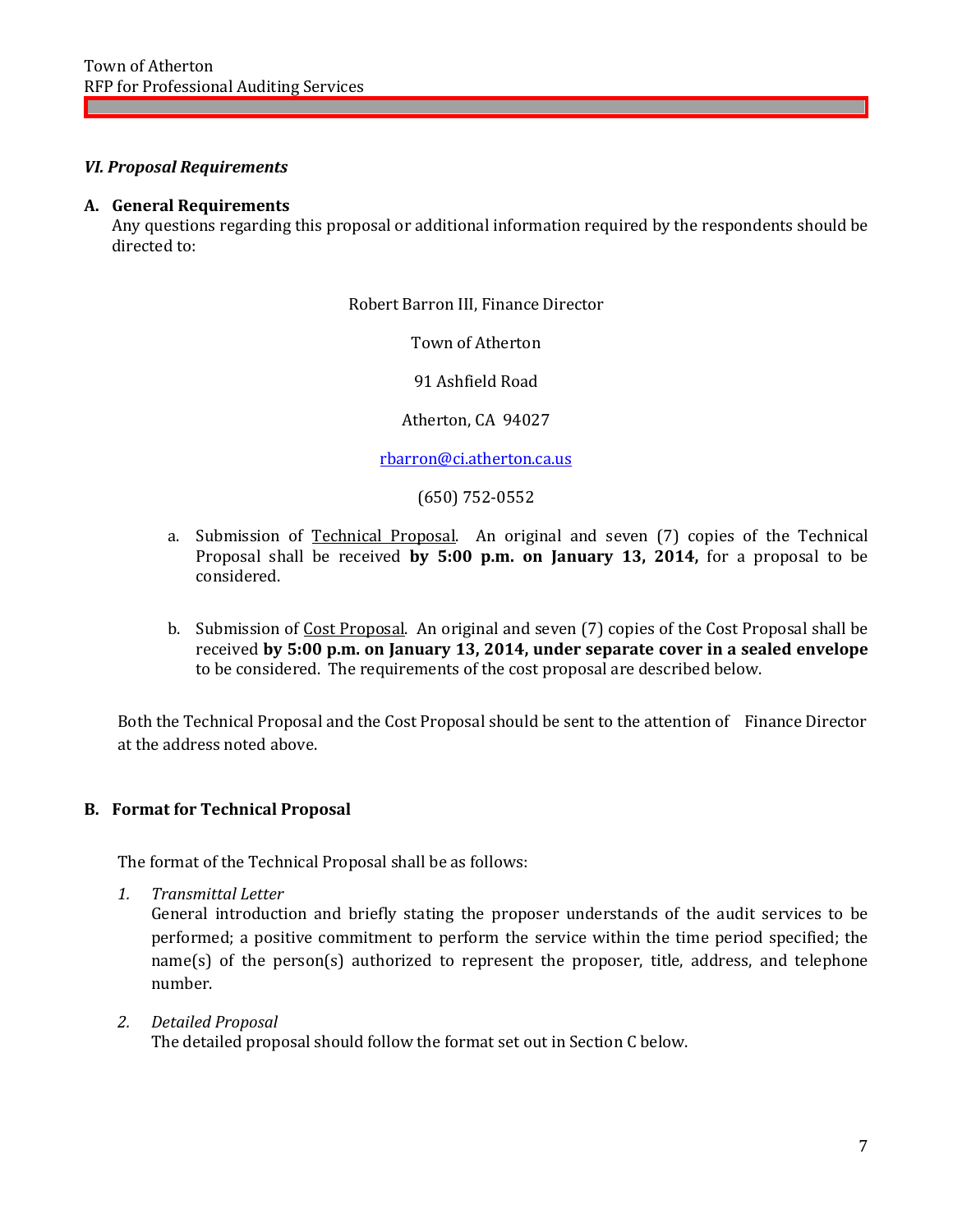# **C. Contents of Technical Proposal**

The purpose of the Technical Proposal is to demonstrate the qualifications, competence, and capacity of the firms seeking to undertake an independent audit of the Town of Atherton in conformity with the requirements of this Request for Proposal. As such, the substance of proposals will carry more weight than their form or manner of presentation. The Technical Proposal should demonstrate the qualifications of the firm and of the particular staff to be

assigned to this engagement. It should also specify an audit approach that will meet the Request for Proposal requirements.

# **THERE SHOULD BE NO DOLLAR UNITS OR TOTAL COSTS INCLUDED IN THE TECHNICAL PROPOSAL DOCUMENT.**

The Technical Proposal should address all the points outlined in the RFP (excluding any cost information which should only be included in the sealed dollar cost bid). The proposal should be prepared simply and economically, providing a straightforward, concise description of the proposer's capabilities to satisfy the requirements of the request for proposal. While additional data may be presented, the areas detailed below must be included. They represent the criteria against which the proposal will be evaluated.

*1. License to Practice in California.* 

An affirmative statement should be included that the firm and all assigned key professional staff are properly licensed to practice in California.

2. *Independence*

The firm should provide an affirmative statement that it is independent of the Town of Atherton as defined by generally accepted auditing standards/the U.S. General Accounting Office's *Government Auditing Standards*.

*3. Business License*

The independent auditor selected must possess a Town of Atherton while conducting any work under this contract.

*4. Insurance*

The selected firm will maintain professional liability, workers' compensation, and automobile insurance limit as required by the Town during the entire term of their engagement.

- *5. Firm Qualifications and Experience*
	- a) To qualify the firm must have extensive experience in audits of local governments. The proposer should state the size of the firm, the size of the firm's governmental audit staff, the location of the office from which the work on this engagement is to be performed.
	- b) The proposer is also required to submit a copy of the report on its most recent external quality control (peer) review, with a statement whether that quality control review included a review of specific government engagements.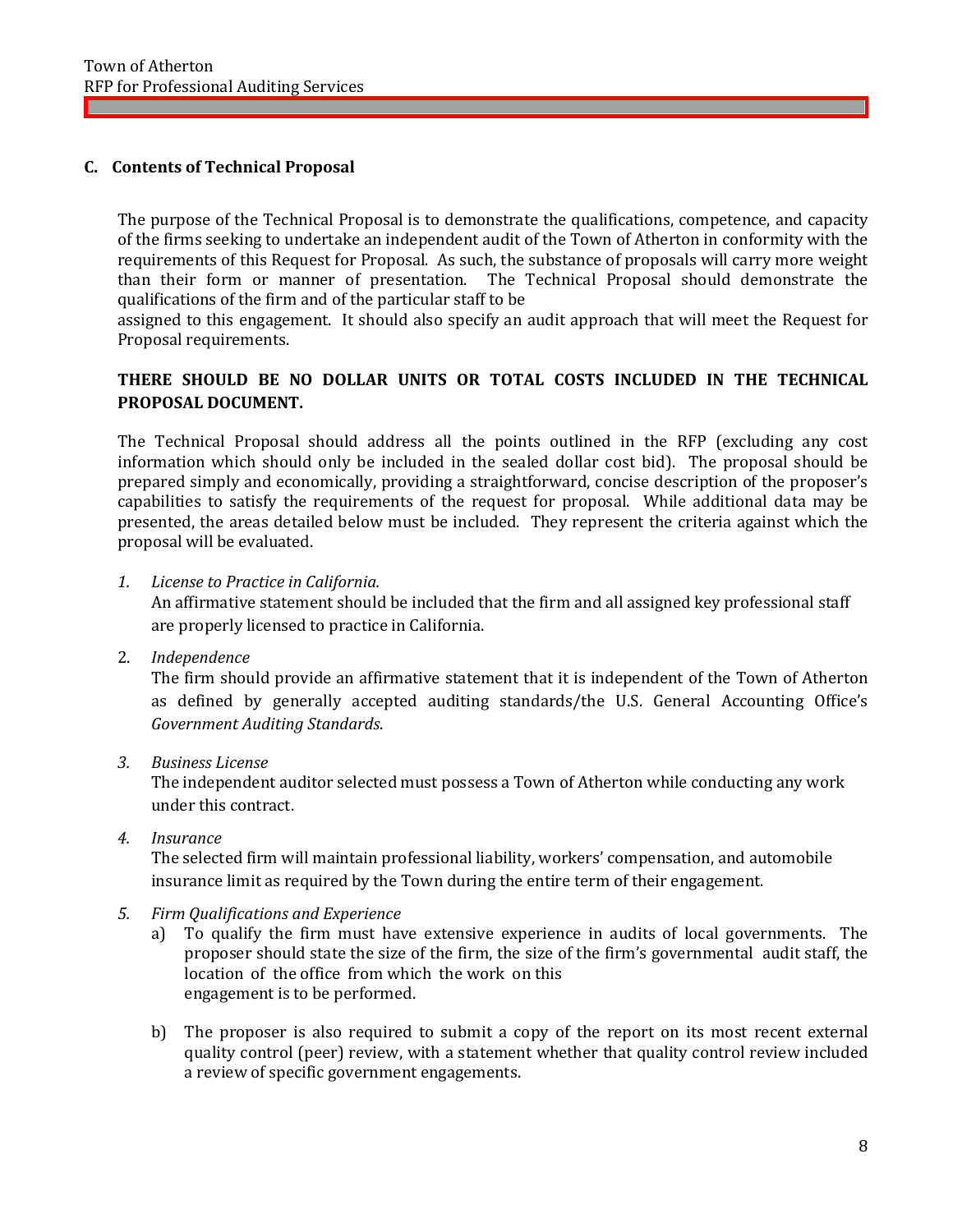c) In addition, the proposer shall provide information on the circumstances and status of any disciplinary action taken or pending against the firm during the past three (3) years with state regulatory bodies or professional organizations.

# *6. Partner, Supervisory and Staff Qualifications and Experience*

- a) Identify the principal supervisory and management staff, including engagement partners, managers, and other supervisors and specialists, who would be assigned to the engagement and indicate whether each such person is licensed to practice as a certified public accountant in California. Also, provide information on the government auditing experience of each person, including information on relevant continuing professional education for the past three (3) years and membership in professional organizations relevant to the performance of this audit.
- b) Principal supervisory and management staff, including engagement partners, managers, other supervisors and specialists may be changed during the course of the agreement, however, the Town of Atherton reserves the right to approve or reject replacements. Other audit personnel may be changed at the discretion of the proposer provided that replacements have substantially the same or better qualifications or experience.
- 7. *Similar Engagements with Other Government Entities*

Please provide a list of not less than three client references for whom services similar to those outlined in this RFP are currently being provided. For each reference listed provide the name of the organization, address, and telephone number of the responsible person within the reference's organization.

# *8. Identification of Anticipated Potential Audit Problems*

The proposer should identify and describe any anticipated potential audit problems, the firm's approach to resolving these problems and any special assistance that will be requested from the Town.

*9. Report Format* The proposer should include sample formats for required reports.

# **D. Contents of Cost Proposal**

*1. Total All-Inclusive Maximum Price*

The sealed dollar cost bid should contain all pricing information relative to performing the audit engagement and the two State Controller's Reports as described in the request. The total allinclusive maximum price to be bid is to contain all direct and indirect costs including all out-ofpocket expenses.

The Town of Atherton will not be responsible for expenses incurred in preparing and submitting the technical proposal or the sealed dollar cost bid. Such costs should not be included in the proposal.

The first page of the sealed dollar cost bid should include the following information: (a) name of firm; (b) certification that the person signing the proposal is authorized to represent the firm, empowered to submit the bid, and authorized to sign a contract with the Town of Atherton; and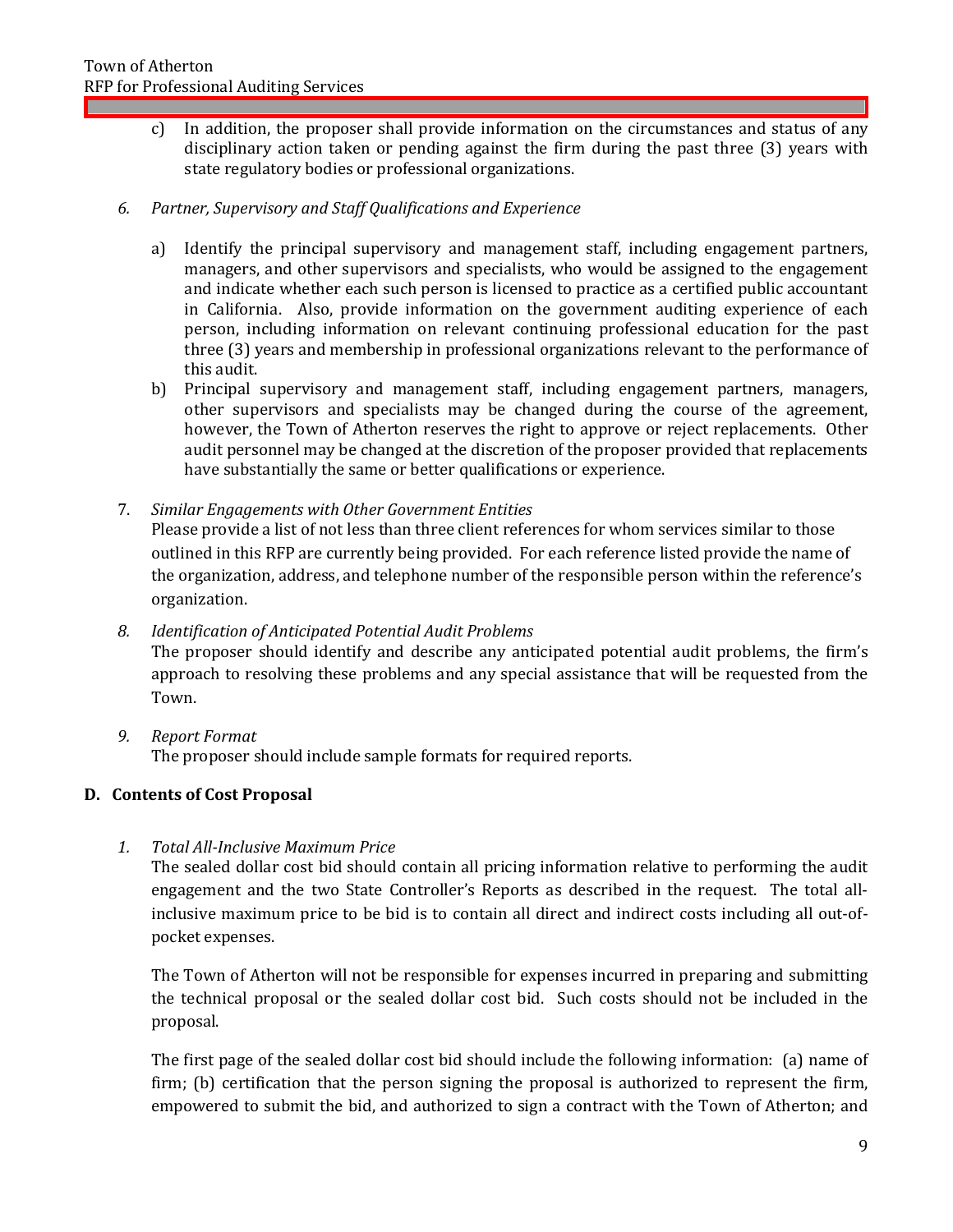(c) a total all-inclusive maximum price for each year of the engagement. See Attachment A for format.

2. *Rates by Partner, Supervisory and Staff*

The cost proposal should include detailed information regarding the estimated number of hours to be dedicated to the Town's engagement, delineated by staffing level and the hourly rate for each.

*3. Rates for Additional Professional Services*

If it should become necessary for the Town to request the auditor to render additional services, then such additional work agreed to between the Town and the firm shall be performed at the same rates set forth in this cost proposal or on a fixed fee arrangement as negotiated in advance of performing such additional services.

#### *4. Manner of Payment*

Progress payments will be made on the basis of pro-rated audit work completed during the course of the engagement.

#### *VII. Evaluation Methodology*

#### **A. Selection Committee**

The Selection Committee will review and arrive at a composite technical score for each firm. At this point, firms with an unacceptably low technical score will be eliminated from further consideration.

#### **B. Evaluation Criteria**

Proposals will be evaluated using three sets of criteria. Firms meeting the mandatory criteria will have their proposal evaluated and scored for both technical qualifications and price. The following represent the principal selection criteria which will be considered during the evaluation process.

- 1. Mandatory Elements
	- a. The audit firm is independent and licensed to practice in California
	- b. The firm has no conflict of interest with the Town of Atherton
	- c. The firm follows the instructions set forth in the RFP
	- d. The firm submits a copy of its last external quality (peer) review report and the firm has a record of quality audit work.
- 2. Technical Qualifications
- 3. Price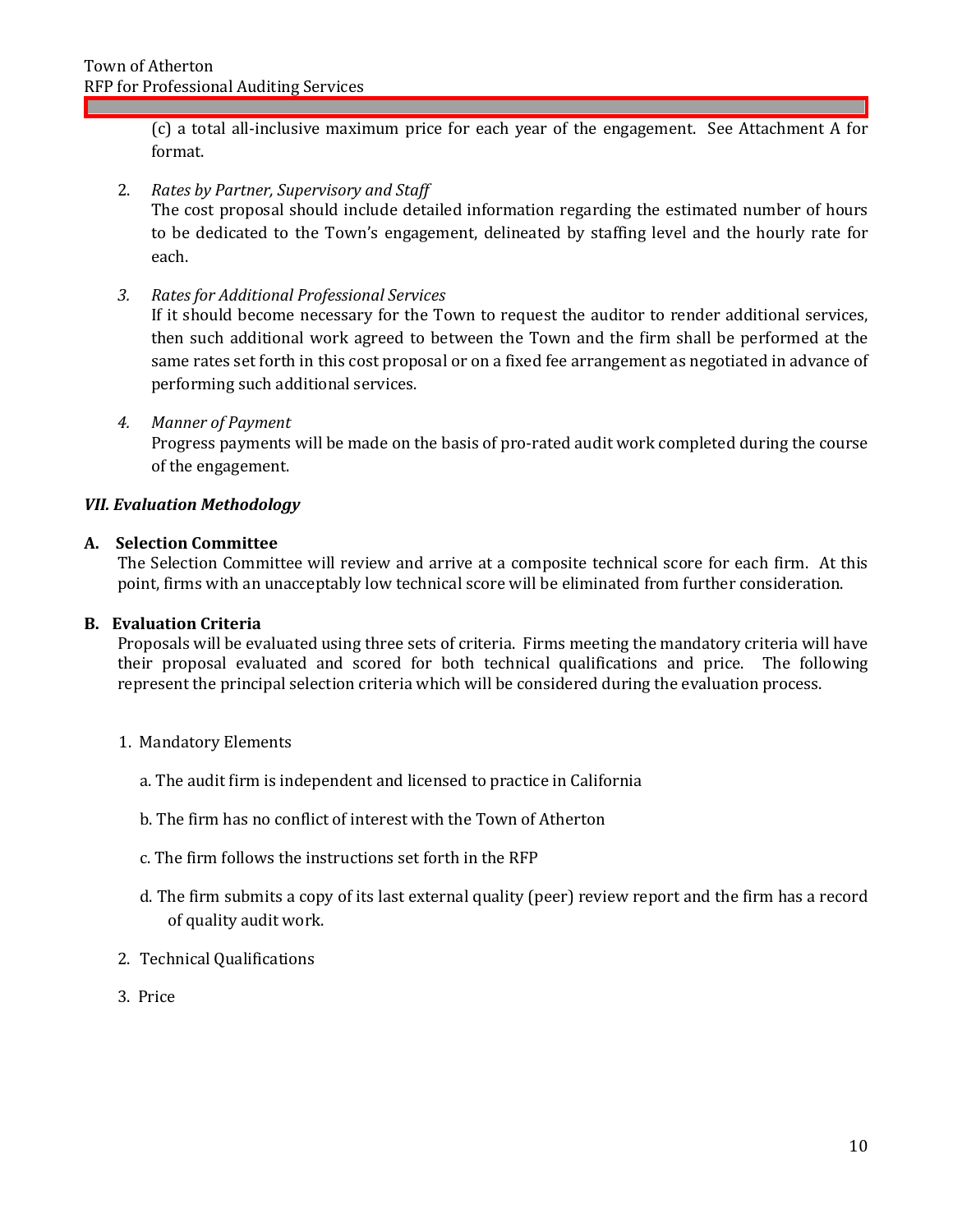# **C. Selection of Firm**

Based on evaluation criteria and reference checks, the Selection Committee will recommend the best qualified firm to the City Council for final award of contract. It is anticipated the selection of a firm will be completed by February 17, 2014. Following the notification of the selected firm, it is expected a contract will be executed between both parties by March 10, 2014.

# D. **Right to Reject Proposals**

The Town of Atherton reserves the right to reject any and all proposals submitted and to request additional information from proposers. If the Town cannot successfully negotiate a professional agreement acceptable to both parties, the Town reserves the right to award the contract to any firm determined to be qualified to conduct the audit.